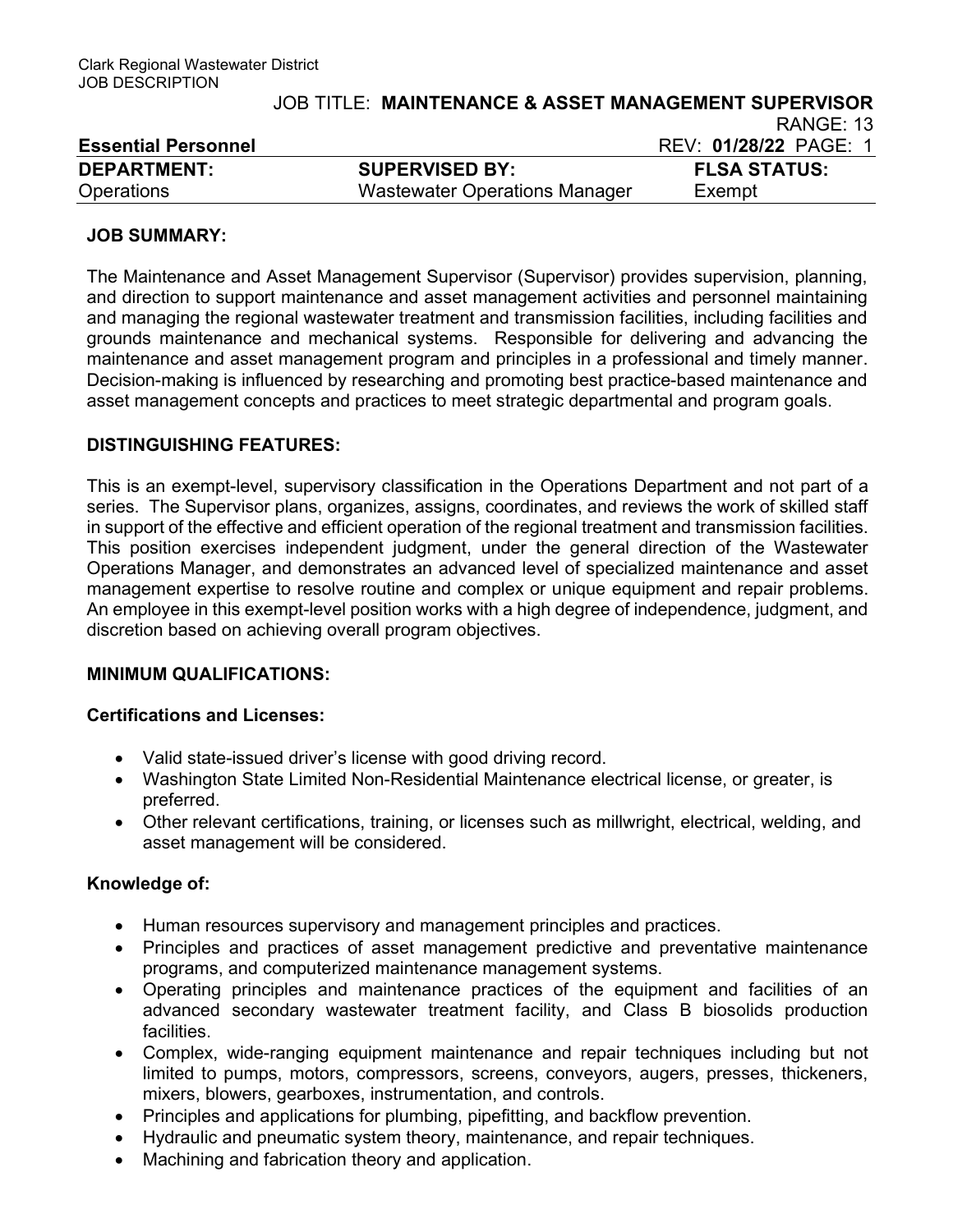|                            |                               | .                     |
|----------------------------|-------------------------------|-----------------------|
| <b>Essential Personnel</b> |                               | REV: 01/28/22 PAGE: 2 |
| <b>DEPARTMENT:</b>         | <b>SUPERVISED BY:</b>         | <b>FLSA STATUS:</b>   |
| Operations                 | Wastewater Operations Manager | Exempt                |

- Occupational health and safety regulations, hazards, and precautions associated with wastewater treatment plants and pump stations.
- Maintenance management systems and implementation of preventative maintenance programs.
- Mechanical functions; principles of high voltage electricity; control systems functions.
- Instrumentation, hardware/software installation, maintenance, and trouble-shooting methods.
- Facility and grounds maintenance systems, methods, and practices.
- Maintenance and construction project management.
- Maintenance practices for working with and around electrical equipment.
- Budget preparation and management (i.e. tracking expenses, meeting expense target).

# Skill in:

- Planning, organizing, directing, and reviewing the work of skilled technical personnel.
- Supervising, training, and motivating staff and the fair and consistent application of behavioral standards.
- Effective written and verbal communication, working with individuals of diverse backgrounds.
- Conflict resolution and consensus building.
- Use of modern office equipment and computers, including Microsoft Office suite (Word, Outlook, Excel, PowerPoint) and GIS.
- Use of computerized maintenance management systems to manage, monitor, and provide preventative maintenance.
- Operating, maintaining, and installing mechanical, building, pipe, pump, water movement systems, structures, and related equipment.
- Proper use and maintenance of a variety of hand and power tools and equipment required to accomplish the work.

# Ability to:

- Pass and maintain all required health and safety training and certifications, including but not limited to confined space.
- Pass all required safety training classes and apply those procedures to the work environment.
- Listen, understand the scope of and analyze problems, identify alternative solutions, project consequences of proposed actions, and implement recommendations in support of goals.
- Effectively accomplish all necessary work through others in a team environment.
- Use independent judgment and discretion to efficiently, effectively, and safely provide for the completion of all assigned work and responsibilities.
- Analyze, organize, manage, and communicate large quantities of detailed information.
- Implement standardized processes and formats for documentation of equipment condition, operation, and maintenance.
- Communicate information clearly and concisely, orally and in writing, or via e-mail, telephone, or radio to technical and non-technical audiences.
- **•** Effectively adjust to changing priorities.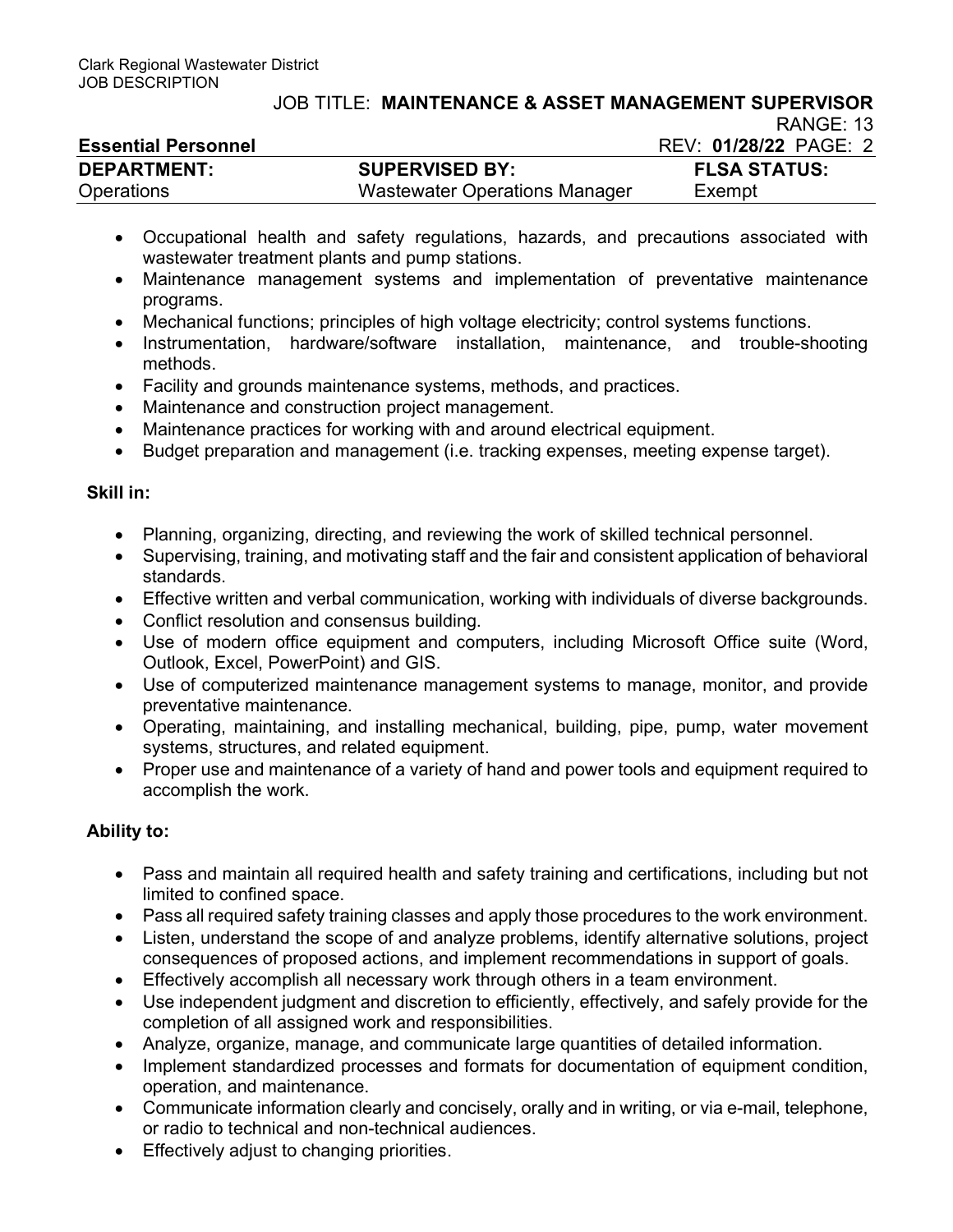#### JOB TITLE: MAINTENANCE & ASSET MANAGEMENT SUPERVISOR  $RANGF: 13$

| <b>Essential Personnel</b> | .<br>REV: 01/28/22 PAGE: 3           |                     |
|----------------------------|--------------------------------------|---------------------|
| <b>DEPARTMENT:</b>         | <b>SUPERVISED BY:</b>                | <b>FLSA STATUS:</b> |
| Operations                 | <b>Wastewater Operations Manager</b> | Exempt              |

- Read, comprehend, interpret, and apply technical manuals, machine blueprints, schematics, as-built drawings, and specifications.
- Maintain a professional and respectful working environment.
- Establish and maintain effective working relationships with those contacted in the course of work, including District and other government officials, community groups, and the general public.
- Diagnose and correct complex defects in process equipment and systems in an effective, efficient manner.
- Serve as the Maintenance representative on engineering projects.

## Education and Experience:

Any combination of education, training, and experience which provides the knowledge, skill, and abilities to effectively perform the work. A typical way to acquire this includes:

- High school diploma or GED; and
- Associate degree in engineering, science, or other related field (Bachelor's preferred).
- Seven (7) years of progressively responsible and relevant experience in industrial plant and facilities operation or maintenance and repair.
- Two (2) years' experience at a Class III or higher domestic wastewater treatment plant is preferred.
- Three (3) years of increasingly responsible lead or supervisory experience, asset management, and computerized maintenance management system experience or equivalent.

## WORKING CONDITIONS:

- May be subject to frequent standing, walking, sitting, climbing, balancing, stooping, kneeling, twisting, climbing stairs or ladders, or working in confined spaces.
- Work occurs indoors and outdoors in all weather conditions.
- Requires physical capability and mobility to navigate all types of surfaces and terrain.
- Occasionally lift up to 50 pounds.
- May operate heavy equipment.
- Potential exposure to high voltage electrical equipment, raw sewage, and/or odors or other hazardous atmospheres.
- May be assigned to work alone or with others.
- Work may be performed from ladders or scaffolding.
- Wearing and/or using personal protective equipment (PPE) will be required to perform or monitor certain tasks.
- Required to work after regular business hours and in emergency or inclement weather conditions.

## TYPICAL DUTIES & RESPONSIBILITIES:

The duties listed below, while not all-inclusive, are characteristic of the type and level of work associated with this position. Individual positions may perform all or some combination of the duties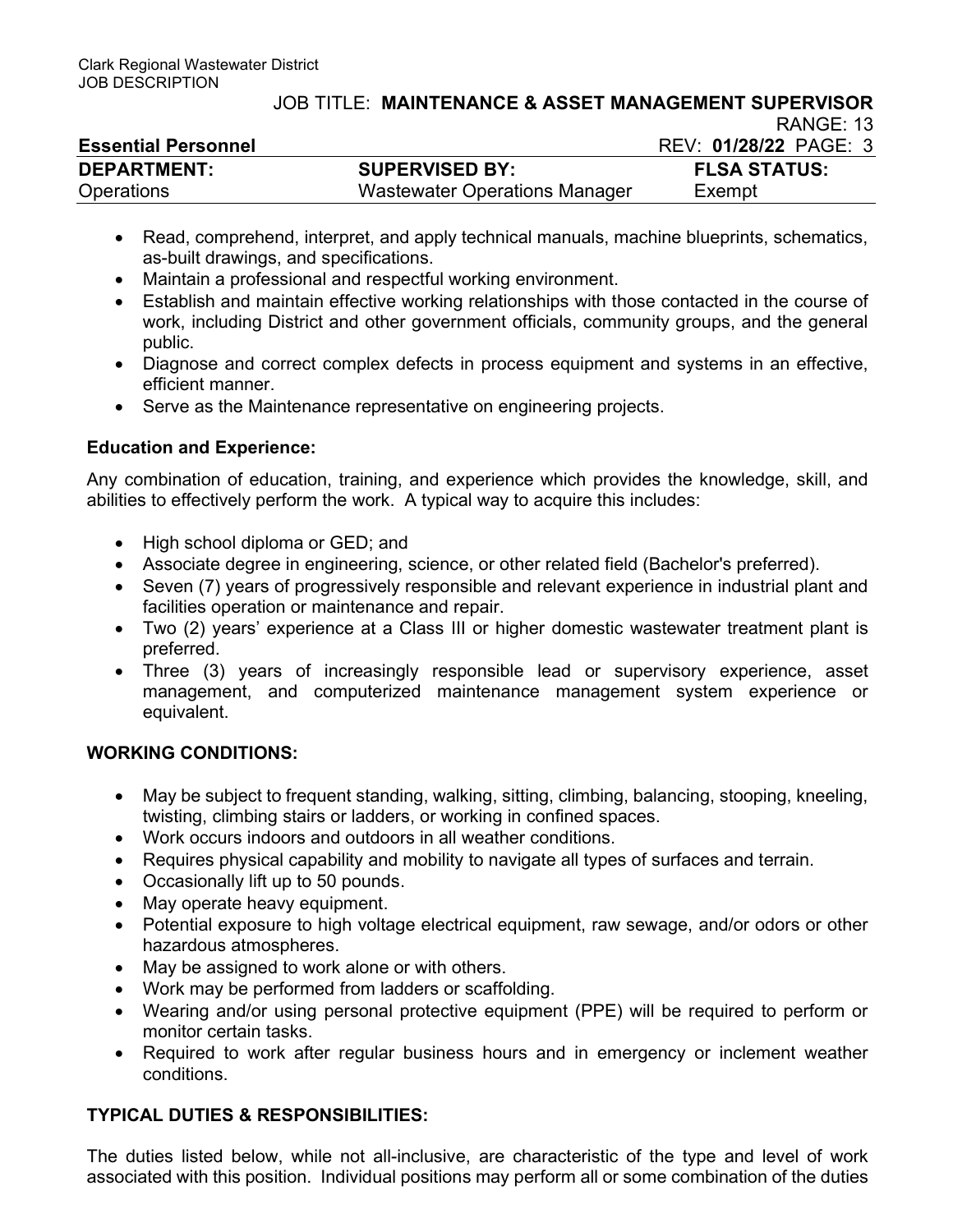|                            | <b>JOB TITLE: MAINTENANCE &amp; ASSET MANAGEMENT SUPERVISOR</b> |                       |
|----------------------------|-----------------------------------------------------------------|-----------------------|
|                            |                                                                 | RANGE: 13             |
| <b>Essential Personnel</b> |                                                                 | REV: 01/28/22 PAGE: 4 |
| <b>DEPARTMENT:</b>         | <b>SUPERVISED BY:</b>                                           | <b>FLSA STATUS:</b>   |
| <b>Operations</b>          | Wastewater Operations Manager                                   | Exempt                |

listed below as well as other related duties. The District reserves the right to add, modify or remove duties as appropriate to meet business needs.

**Maintenance and Supervision.** Ensures all mechanical systems and equipment are in proper working order and maintained in accordance with a preventative maintenance program and manufacturer's specifications and that plant downtime related to equipment or systems failure is rare. Responsible for ensuring all facilities and grounds are maintained to a high standard and that the work environment is conducive to safe and efficient equipment operation, while providing a pleasant atmosphere that presents a positive image to employees and the public. Develops, implements, and maintains systems for inventory control and maintenance based on adopted standards, manufacturers recommendations, past practices, and general observations. Supervises and directs staff in the predictive, preventative, and corrective maintenance of the treatment plant and related facilities, including machinery and equipment. Provides for the effective planning, organization, and completion of all assigned work. Tracks resources needed for the work, ensuring equipment, tools, supplies, and resources are available to accomplish work plans and that any obstacles that may hinder their work are removed or addressed in an expedient manner. Maintains accurate records of maintenance activities, details, and information. Assesses resources needed to meet defined levels of service and provides proactive preventative maintenance in support of a fiscally responsible operation.

Coordinates work activities between operations and maintenance to ensure productivity, resolves procedural and/or personnel issues, ensures delivery of defined levels of service and the best utilization of resources. Recommends and directs the implementation of goals and objectives, policies and procedures, and workflows. May provide policy interpretation to staff as needed. Develops or assists in developing a maintenance budget for areas of responsibility and utilizes budget parameters to ensure effective and efficient use of allocated funds. Assists in allocating resources based on needs analysis and forecasting. Prepares and reviews staff reports, work order reports, equipment condition data, and other information for completeness and accuracy. Fosters a work environment that supports and facilitates the performance of efficient, effective, high-quality work through coaching and mentoring employees.

Evaluates maintenance staff performance and work, identifies and recommends training and development needs, and administers or makes recommendations for performance improvement or discipline, as needed. Develops or assists in developing safe and effective standard operating procedures. Ensures implementation of safety programs, technical training, new or modified policies and procedures, and individual coaching and feedback for employees on a regular basis. Manages staffing needs, including approval of work and vacation schedules and authorizing overtime to ensure efficient and effective maintenance. Assists in selecting consultants and contractors, coordinates/monitors their work, and ensures that work is done to contract specifications.

Asset Management. Continued implementation and development of the comprehensive asset management program for the regional treatment plant(s) and related facilities. Development of physical asset management strategies, work plans, processes, and procedures to capture, organize and analyze relevant information to aid decision-making for optimizing the selection, utilization, performance, and lifespan of the regional treatment plant assets and facilities. Develops and updates short- and long-term asset repair and replacement projections using a risk-based decisionmaking process. Ensures maintenance data collection activities are consistent with the asset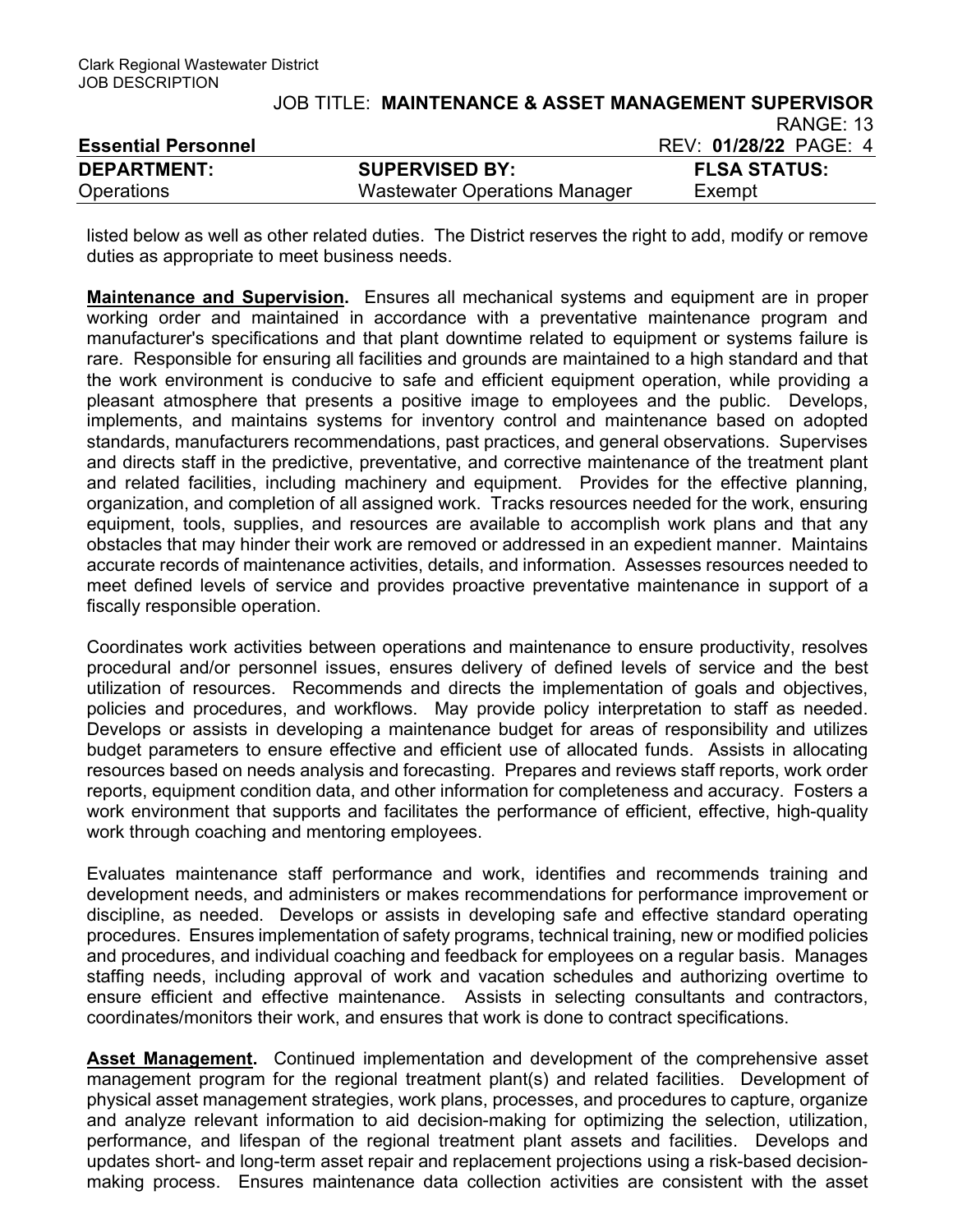management program goals and objectives, and industry best practices. Monitors adherence to established data collection procedures.

Operations Wastewater Operations Manager Exempt

Supports implementing inventory requirements for spare parts based on asset criticality, redundancy, parts lead time and cost to reduce risk and ensure established levels of service are met. Under the direction of the Wastewater Operations Manager, develops, defines, and implements asset management priorities, goals, and plans. Identifies areas to increase asset management program improvements and sustainable reliability. Assures that all system and equipment changes and additions are properly documented, and original drawings and manuals are updated, including correct asset numbers. Provides training, mentorship, and support to others within the organization related to maintenance and asset management principles and practices. Assists project managers in obtaining operational and maintenance records, financial and cost data, and performance criteria for individual assets through the project delivery process.

Other Duties. May respond to after-hour calls using established guidelines, protocol, and good judgment regarding the deployment of additional personnel. Provides information to best address urgent or emergency work situations. Performs other duties as assigned. Represents and promotes a positive image of the District.

## RELATIONSHIP WITH OTHERS:

The Maintenance and Asset Management Supervisor has regular contact with Operations and Maintenance staff, other District personnel, the public, vendors, consultants, and contractors by phone, in writing, or in person in the field, responding to requests for information, customer complaints, ordering of supplies and other tasks. The Supervisor interprets District policies and procedures and issues directives for section staff. They may also regularly contact other staff within the District to discuss issues and seek assistance in coordinating work and resolving personnel or administrative issues.

## SUPERVISION:

Exercised: Exercises direct supervision and has full supervisory responsibility and accountability for the work of all assigned staff; plans, organizes, assigns, directs, and reviews work assigned to Maintenance Technicians and the Facility & Grounds Caretaker; adjusts work assignments and schedules to maintain adequate staffing levels and responds to fluctuating workloads; evaluates employee performance; assesses training needs; disciplines and rewards employees and all other similar supervisory responsibilities. Ensures direct and indirect reports are aware of and comply with all federal, state, and District required safety programs and procedures. Periodically assesses the work areas to identify and resolve safety issues or concerns and ensures District professionalism standards are met.

Received: The Maintenance and Asset Management Supervisor works independently and under the general guidance and supervision of the Wastewater Operations Manager. The Wastewater Operations Manager makes assignments by defining program objectives, priorities, and deadlines and assists the Supervisor with unusual situations or problems without clear precedents. The employee in this position plans and carries out the work independently and is expected to resolve